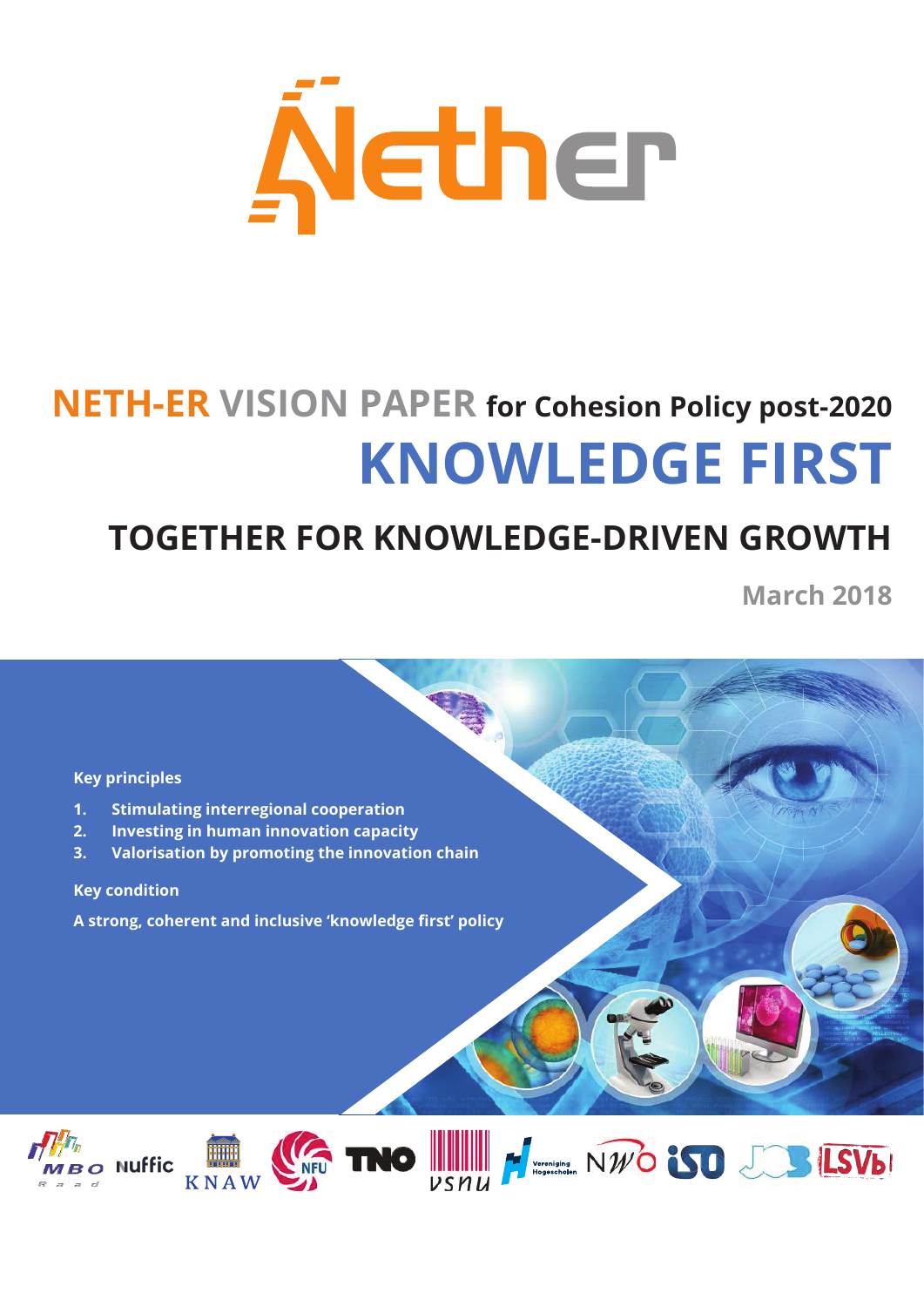## INTRODUCTION

Regional Policy is the EU's main investment policy. Cohesion helps regions to capitalise on their strengths in a globalised economy. As the Seventh Cohesion Report pointed out, "the best response to globalisation is a continuous effort to move up the value chain. This requires innovation, entrepreneurship, knowledge transfer and continuous upgrading of the skills of the labour force".

The Dutch knowledge community believes that investments made through the European Structural and Investment (ESI) Funds are effective for closing the innovation divide. Moreover, the ESI Funds contribute to addressing future innovation needs and achieving convergence towards knowledge-based economic growth.

In the Communication from the Commission on "a new, modern Multiannual Financial Framework for a European Union that delivers efficiently on its priorities post-2020", three options to determine the level of ambitions for an efficient Cohesion Policy post-2020 are presented. The Dutch knowledge community agrees with the Commission that the ESI Funds need a sharp focus on the societal challenges of today and tomorrow. These challenges can be at best dealt with pan-European programmes that focus on the right areas for innovation. As the challenges are felt at all levels, from global to regional, no region should be left behind in this process. The ESI Funds are an important catalyst for facilitating partnerships between partners from regions classified as moderate or modest innovators and partners who are qualified as innovation leaders. Therefore, we believe that even with a relatively modest budget, ambitious projects can be realised, the impact of which can be felt on the ground in all regions throughout Europe.

Our common belief is that education, research and innovation should continue to play key roles under the ESI Funds by promoting the development of knowledge structures and innovation ecosystems. This is achieved by investing in the development of skills at all levels of education, from vocational to higher education, and stimulating partnerships between education and business to create excellent research and innovation (R&I) structures.

This vision paper of the Dutch knowledge community builds on the Neth-ER vision papers for FP9 and Erasmus+, and on the joint position of the national, regional and local governments of the Netherlands that was issued on 24 May 2017.

**We believe there are three leading principles and one key condition to be met for Europe to take a leading role in increasing coherence, innovation, competitiveness, and sustainable jobs and growth.**

#### **Key principles:**

- Stimulating interregional cooperation
- Investing in human innovation capacity
- Valorisation by promoting the innovation chain

#### **Key condition:**

• A strong, coherent and inclusive 'knowledge first' policy

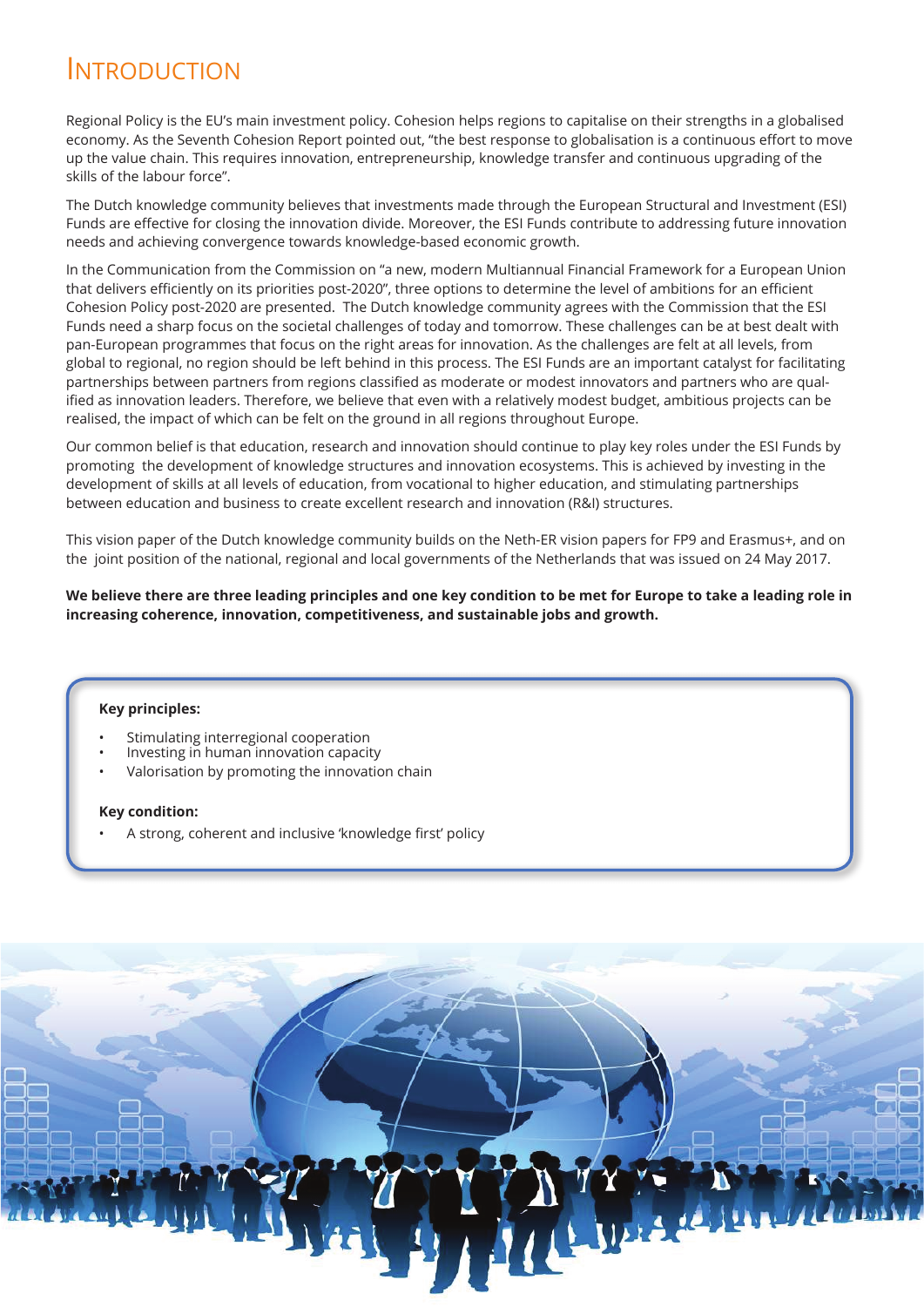## **KEY PRINCIPLES**

### 1. Stimulating interregional cooperation

To realise cohesion to the fullest extent in Europe, we need to invest in interregional cooperation. Regional development in the EU is enhanced through transfers of know-how and through shared investment in our citizens, students, and employees, because human capital is Europe's best asset. These transfers create European value chains and ecosystems in which all regional stakeholders can participate.

Traditionally, interregional cooperation has been taking place between neighbouring regions, which has been successfully encouraged by the Interreg programme. This works well because proximity makes it easy to include neighbouring regions in world-class value chains, clusters, and ecosystems.

However, proximity is only one aspect of value chain integration. We have seen through smart specialisaton strategies that linking (partners from) regions throughout Europe is an important driver stimulating innovation in EU regions.

Further cooperation between European regions along thematic lines brings the regions closer together and boosts European competitiveness. The Vanguard Initiative is a well-known initiative based on this philosophy, and it has been successful in developing better pan-European cooperation within value chains.

The Dutch knowledge community would like to take this philosophy one step further and extend Interreg programmes post-2020 to cooperation based on shared specialisation. By working together and creating partnerships, Europe's regions can move themselves up the value chain and develop knowledge-based products, services, and jobs. This also means equipping people with future skills that are necessary in an evolving knowledge-based society and addressing brain flow.

The Dutch knowledge community hence believes that cross-border cooperation should be continued and extended.

- In the future, regions will have to spend part of national and regional programmes under the European Regional Development Fund (ERDF) outside their geographical areas. Cross-border cooperation should become a mandatory element of national and regional programmes. Cooperating regions should engineer and blend fundings schemes jointly and Interreg Europe should be extended by allocating part of the ERDF budget to investment projects on innovation.
- The ESI Funds should be used to develop and connect excellent ecosystems. At the core of successful ecosystems we usually find strong R&I infrastructures in innovation hubs. Post 2020, Interreg should facilitate exchange and networking activities aimed at cross-border value chain integration. A pan-European Interreg programme should support the access and joint usage of interregional innovation hubs that fit within the European strategy in terms of their overall role in European value chains.
- Shared human resource agendas should be developed between cooperating regions to stimulate the development of educational programmes which respond to the industry's qualitative demands of top talented people.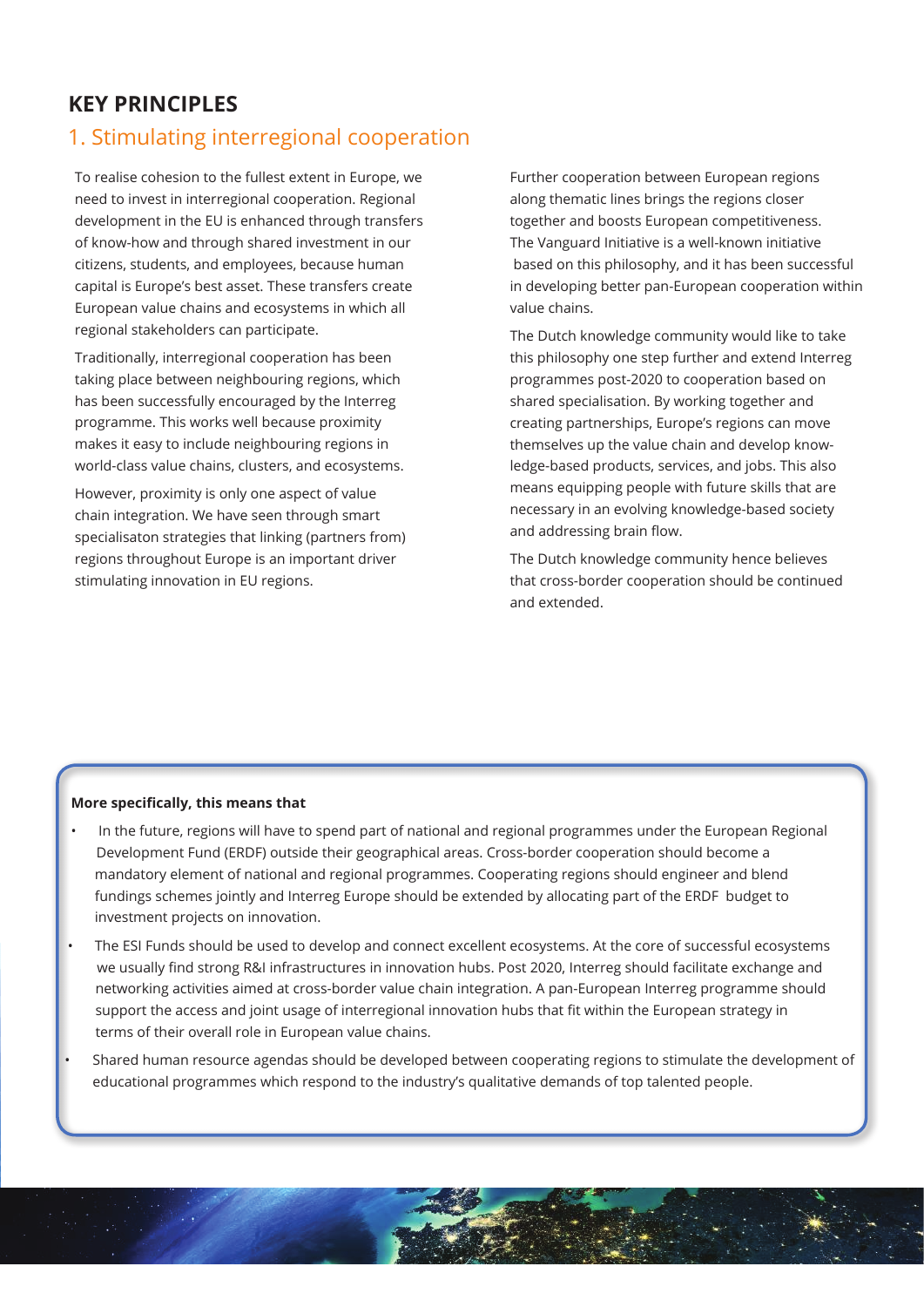## 2. Investing in human innovation capacity

In our knowledge-driven economy, economic growth tends to cluster in regions with a skilled and creative workforce and infrastructure for excellent R&I. Therefore, targeting the ESI Funds toward stimulating the innovation capacity of a region means directing funds toward human capital innovation. As was underlined in the 'European Social Pillar', "education forms the basis for a creative and productive workforce that drives R&D and innovation and is able to steer technological and digital developments".

We advocate the use of ESI Funds to invest in high-quality and inclusive education and training systems that anticipate and respond to future knowledge needs and trends in the labour market and equip people with 21st century skills they need throughout their career. Higher education institutions and vocational education and training (VET) can help regions become more innovative.

Building capacity in education entails that each education level and sector contributes to regional innovation. Regional cooperation between education institutions of all levels and the industry will increase the effectiveness of future skills, because such skills will be built on prior experience and will be designed to accommodate the regional labour market.



- The European Social Fund should prioritise investments in human capital in line with the regional smart specialisation strategies. Building innovation capacity is a shared responsibility of government, the education sector, research institutions and business. All these partners should be involved in the design of smart specialisation strategies, because they are an expression of the regional commitment to realising a stairway to excellence in R&I.
- Work-based learning systems play an important role in guaranteeing the implementation of new technologies within companies and public institutions. Regionally rooted high-quality VET systems with close ties to local companies and stakeholders form the base for developing and capturing talent in the region and for facilitating the transition from education to the labour market. In addition, the skills acquired through VET also provide a step ping stone for pathways to higher education.
- Focus should also be placed on the transition from VET to higher education. Higher education institutions are well placed to combine global challenges with regional engagement by contributing to the development of strong disciplinary and interdisciplinary skills and competences.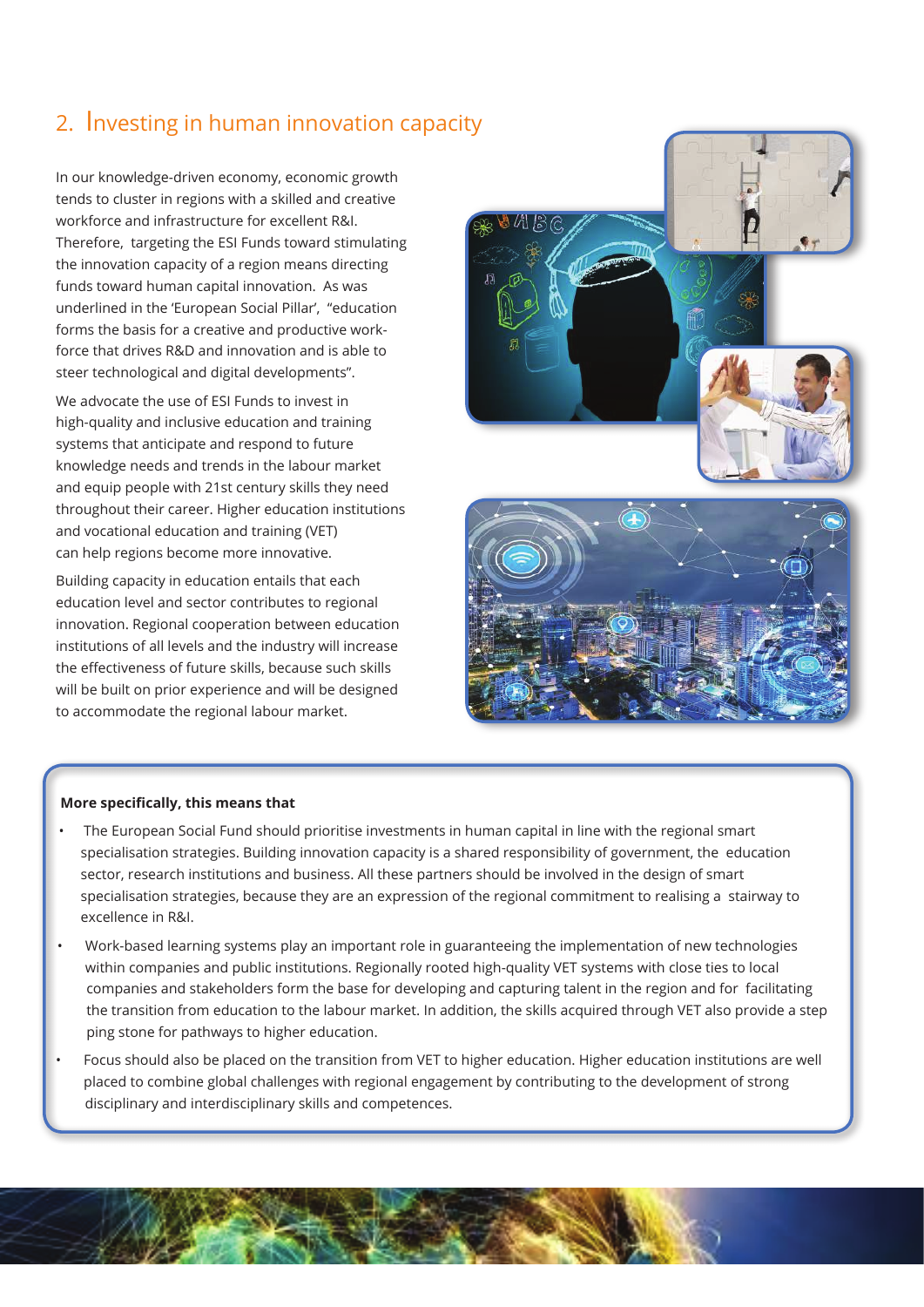## 3. Valorisation by promoting the innovation chain

European Cohesion Policy is an excellent vehicle to stimulate mutual learning from regional best practices. The European Cohesion Policy should focus on the valorisation of impact-driven research outcomes resulting from regional cooperation.

Regional impact is created through smart partnerships among knowledge providers, businesses, and government stakeholders. For instance, based on the unique combination of education, research, patient care and valorisation, the Dutch University Medical Centres are very well suited to transfer science into innovation and to address the health-related challenges that Europe is facing. In higher professional education and VET, industrial innovation and innovation in education are realised through public-private partnerships.

The 'Centres of Expertise' (higher professional education) and the 'Centres for Innovative Craftmanship' (VET) are new and ambitious forms of cooperation among knowledge institutions, businesses and government.

These initiatives will help find the solutions to societal challenges and facilitate faster adaptation of new processes, services and products.

ESI funding should be targeted to wide-ranging knowledge valorisation, where educational institutions provide knowledge and expertise. Economic growth and competitiveness should be accrued through co-creation between knowledge providers and business in the valorisation chain. This means realising cross-overs in one or more regions between sectors at different levels, both at the thematic level (e.g. high-tech and agro food) and by stimulating public-private partnerships (especially SMEs).

Regional partnerships with knowledge institutions, businesses and local partners flourish best when given local ownership and power of control, and when they are linked to challenges associated with regional labour markets. The interregional collaboration of innovation hubs expresses itself through the development and use of test beds, living labs, and demonstration sites**.** 

- Increased accessibility for funding should be further explored. Increased funding is needed to target wide-ranging regional knowledge valorisation.
- In addition to larger projects, in terms of financing and multi-annual commitment, there should be more focus on smaller projects to support disruptive innovation. This will result in impact-driven and problem solving-driven orientations in all phases of the innovation ecosystem and facilitate focused cross-regional and cross-sectoral partnerships in applied sciences.
- For the programme to function optimally and to be attractive to a broad range of participants, the administrative burden should be as low as possible.

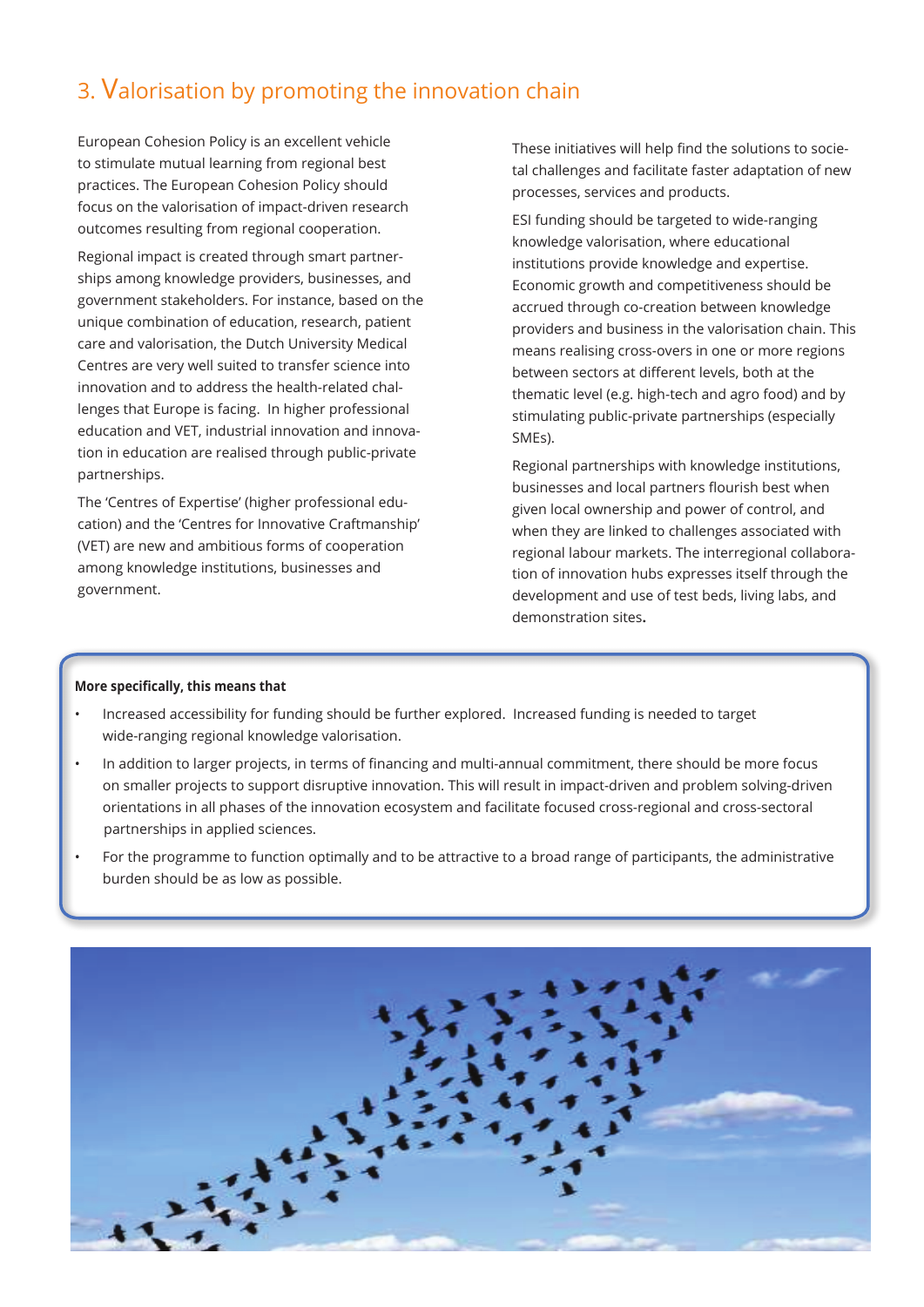## **KEY CONDITION**

## A strong, coherent and inclusive 'knowledge first' policy

Cohesion among European regions will permit Europe to address global challenges, stay competitive and reduce the innovation gaps in Europe more effectively. To allow Europe to tap into all of its potential, the Dutch knowledge community calls for the introduction of a Europe-wide coherent 'knowledge first' policy that connects all European, national and regional efforts in relevant policy areas, programmes and instruments that support the R&I ecosystem and high quality education systems.

The 'knowledge first' policy should stimulate the involvement of all relevant actors to become effective. Research, innovation, and education must join forces in integrated policies, programmes and projects, and connect researchers, citizens, companies and public institutions in triple and quadruple helix structures. Therefore, Europe needs national and regional commitment to realise a stairway to excellence and to build regional knowledge- and innovation-friendly environments.

Currently, major obstacles exist in terms of blending of project funding, and few public institutions are not allowed to use loans as a funding scheme. The impact of R&I can be maximised by building a "house of synergies" withmutually enforceable rules throughout the entire value chain.

Legal and administrative conditions such as deadlines must be aligned to realise these synergies. Policy makers must reduce the gaps between the value chains by designing complementary programmes and instruments. To that end they focus on the user-friendliness of programmes. Information and simplification by establishing a single rulebook and stronger links with the European semester will be beneficial.

In addition, state-aid rules must better serve the fundamental objective of strengthening R&I in Europe. Amendments to state-aid rules should enable Member States to take up the results of Horizon 2020 and ESI Funds on an equal footing. Implementation of good projects from Horizon 2020 could then be better supported through national co-financing of an ESI Funds programme.

On the eve of the presentation of the proposals for FP9, ERASMUS+, ESI Funds and other programmes, the European Commission must take the lead in fine-tuning. Programmes and instruments are often designed for specific activities and, thus, act in a stand-alone manner. The Dutch knowledge community invites the Commission to design a holistic strategy for the different programmes and is willing to share experiences with partners throughout Europe.



- Optimised synergies between EU financing programmes, such as FP9 and Erasmus+. Researchers, citizens, companies and public institutions should be connected through EU financing programmes that are supportive of R&I and education. Research, innovation, and education must join forces through integrated policies, programmes and projects. National priorities and connected investments should set the pace and lead the way for successful
- European cooperation. Mobilising human capital. Young people will be attracted by R&I if they are offered (international) careers. Research and innovation projects and communities should welcome young researchers in their activities more often. Regions could for instance use the ESI Funds to provide funding for R&I projects awarded with the Seal of Excellence.
- FP9 and ESI Funds must support the development of excellent European clusters, innovation hubs and smart partnerships for regional impact to optimise the benefits of EU cooperation. All programmes and projects must focus on transfer and co-creation of knowledge and strengthening the innovation ecosystem. This can be achieved by connecting education, people and business.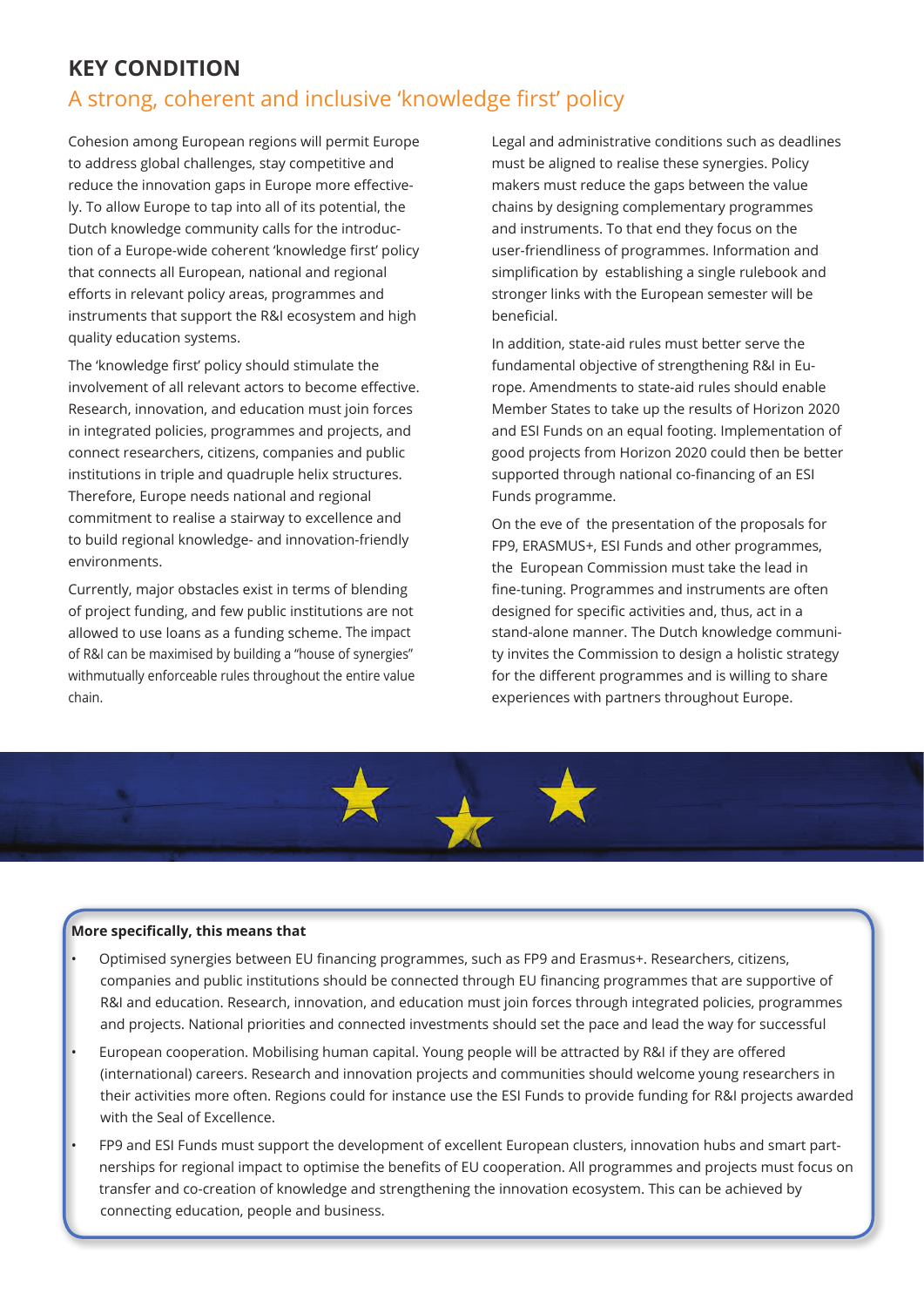#### **Colophon**

This paper was drafted to support the European Commission's consultation process on EU funds in the post-2020 Multiannual Financial Framework in the area of cohesion.

Neth-ER is a Brussels-based association of eleven Dutch organisations working in the field of education, research and innovation. Neth-ER looks forward to helping shape the future of EU knowledge policy together with European institutions, national governments and stakeholder organisations.

#### **Neth-ER members:**

- Association of Universities in the Netherlands (VSNU) (www.vsnu.nl)
- Netherlands Association of Universities of Applied Sciences (VH) (www.vereniginghogescholen.nl)
- Netherlands Association of Vocational Education Colleges (MBO Raad) (www.mboraad.nl)
- Netherlands Federation of University Medical Centres (NFU) (www.nfu.nl)
- Netherlands Organisation for Applied Scientific Research (TNO) (www.tno.nl)
- Netherlands Organisation for the internationalisation of education (Nuffic) (www.nuffic.nl)
- Netherlands Organisation for Scientific Research (NWO) (www.nwo.nl)
- Royal Netherlands Academy of Arts and Sciences (KNAW) (www.knaw.nl)

#### **Neth-ER associated members:**

- Dutch National Student Association (ISO) (www.iso.nl)
- Dutch National Student Union (LSVb) (www.lsvb.nl)
- Union of Vocational Students (JOB) (www.jobmbo.nl)